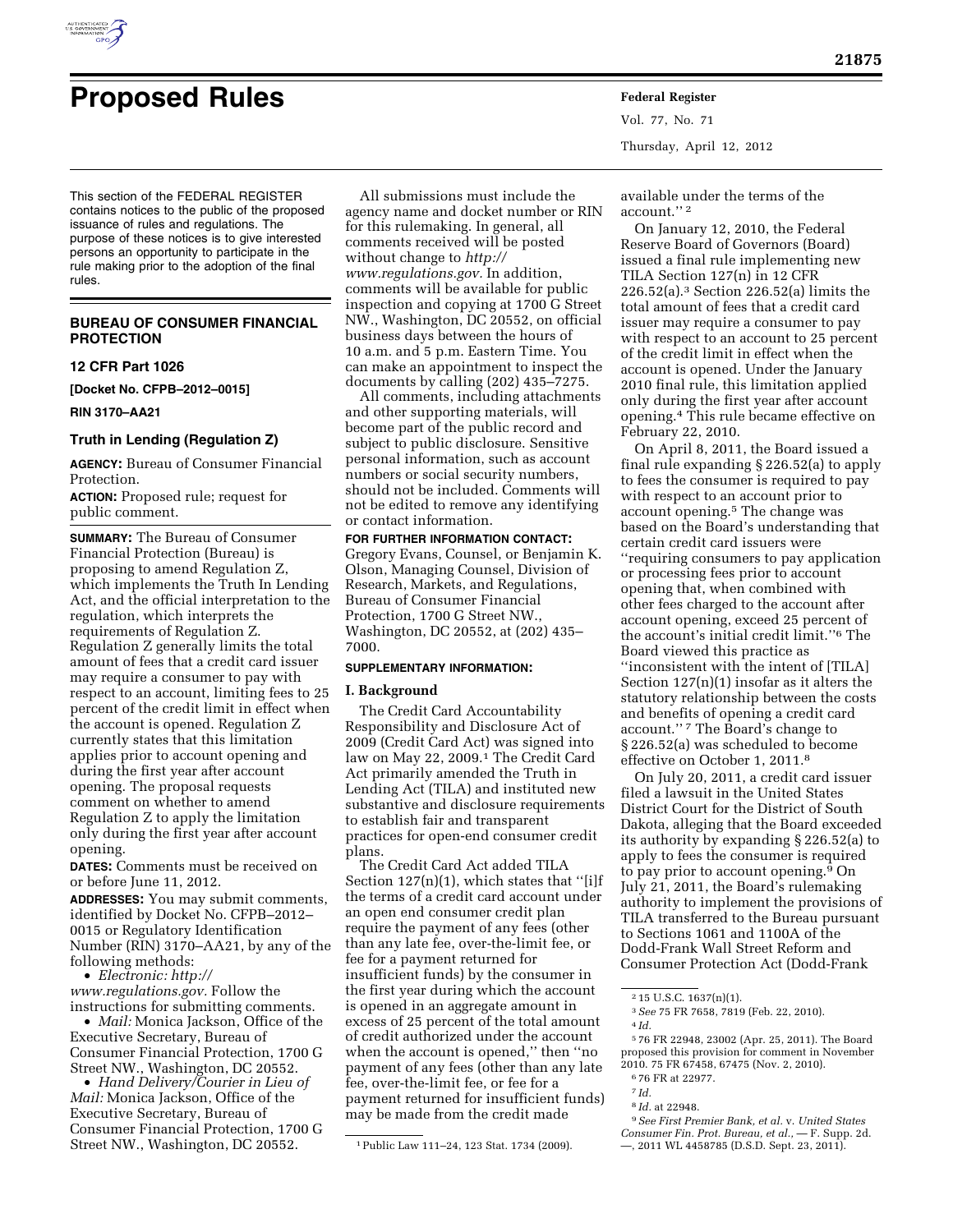Act).10 On August 5, 2011, the card issuer filed a motion for a preliminary injunction, asking the court to postpone the October 1, 2011 effective date with respect to the application of § 226.52 to fees paid prior to account opening. The district court granted the motion for a preliminary injunction on September 23, 2011. As a result of the court's order, the portion of the Board's 2011 final rule applying § 226.52(a) to pre-account opening fees has not become effective.

On December 22, 2011, the Bureau issued an interim final rule to reflect its assumption of rulemaking authority over Regulation Z.11 The interim final rule made only technical changes to Regulation Z, such as noting the Bureau's authority and renumbering Regulation Z as 12 CFR part 1026. Accordingly, the provision addressed in this proposal and in the litigation discussed above is properly cited as 12 CFR 1026.52(a).

# **II. Legal Authority**

The Bureau is issuing this proposal pursuant to its authority under TILA and the Dodd-Frank Act. Effective July 21, 2011, Section 1061 of the Dodd-Frank Act transferred to the Bureau the ''consumer financial protection functions'' previously vested in certain other Federal agencies. The term ''consumer financial protection functions'' is defined to include ''all authority to prescribe rules or issue orders or guidelines pursuant to any Federal consumer financial law, including performing appropriate functions to promulgate and review such rules, orders, and guidelines."<sup>12</sup> TILA is a Federal consumer financial law.13 Accordingly, effective July 21, 2011, except with respect to persons excluded from the Bureau's rulemaking authority by Section 1029 of the Dodd Frank Act, the authority of the Board to issue regulations pursuant to TILA transferred to the Bureau.

TILA, as amended by the Dodd-Frank Act, authorizes the Bureau to ''prescribe regulations to carry out the purposes of [TILA]."<sup>14</sup> These regulations may

contain such classifications, differentiations, or other provisions, and may provide for such adjustments and exceptions for any class of transactions, that in the Bureau's judgment are necessary or proper to effectuate the purpose of TILA, facilitate compliance with TILA, or prevent circumvention or evasion of TILA.15

## **III. Summary of the Proposed Rule**

The Bureau is proposing to amend 12 CFR 1026.52(a) to resolve the uncertainty caused by the litigation discussed above. Specifically, the Bureau is proposing to amend § 1026.52(a) to provide that the limitation on credit card fees applies only during the first year after account opening. The Bureau is also proposing to make corresponding amendments to the Official Interpretations of § 1026.52(a).

## **IV. Section 1022(b)(2) of the Dodd-Frank Act**

In developing the proposed rule, the Bureau has conducted an analysis of potential benefits, costs, and impacts,16 and has consulted or offered to consult with the prudential regulators and the Federal Trade Commission, including regarding consistency with any prudential, market, or systemic objectives administered by such agencies.

The proposal provides that the limitation on credit card account fees in § 1026.52(a) applies only during the first year after account opening. If the proposal is adopted, fees that a consumer is required to pay prior to account opening will not be subject to the limitation in § 1026.52(a).

The Bureau believes that the proposal, if adopted, may impose potential costs on consumers by permitting covered persons to collect fees that would be disallowed absent the proposal. Covered persons should benefit from clarification of the scope of § 1026.52(a) to resolve any uncertainty created by the litigation discussed above. The proposed rule would also permit covered persons to collect fees that would be prohibited absent the proposed rule. The Bureau does not expect the proposal to impose costs on

15 *Id.* 

covered persons. All methods of compliance under current law will remain available to covered persons if the proposal is adopted. Thus, a covered person who is in compliance with current law need not take any additional action if the proposal is adopted.

Finally, the proposed rule would have no unique impact on insured depository institutions or insured credit unions with \$10 billion or less in assets as described in section 1026 of the Dodd-Frank Act, nor would the proposed rule have a unique impact on rural consumers.

The Bureau requests comments on the potential benefits, costs, and impacts of the proposal.

# **V. Regulatory Flexibility Act**

The Regulatory Flexibility Act (RFA), as amended by the Small Business Regulatory Enforcement Fairness Act of 1996, requires each agency to consider the potential impact of its regulations on small entities, including small businesses, small governmental units, and small not-for-profit organizations.17 The RFA defines a ''small business'' as a business that meets the size standard developed by the Small Business Administration pursuant to the Small Business Act.18

The RFA generally requires an agency to conduct an initial regulatory flexibility analysis (IRFA) and a final regulatory flexibility analysis (FRFA) of any rule subject to notice-and-comment rulemaking requirements, unless the agency certifies that the rule will not have a significant economic impact on a substantial number of small entities. The Bureau also is subject to certain additional procedures under the RFA involving the convening of a panel to consult with small business representatives prior to proposing a rule for which an IRFA is required.19

An IRFA is not required for the proposal because the proposal, if adopted, would not have a significant economic impact on any small entities. The Bureau does not expect the proposal to impose costs on covered persons. All methods of compliance under current law will remain available to small entities if the proposal is adopted. Thus, a small entity that is in compliance with current law need not take any additional action if the proposal is adopted. Instead, the overall

<sup>10</sup>Public Law 111–203 (2010). *See* 12 U.S.C. 5581; 15 U.S.C. 1604(a); Designated Transfer Date, 75 FR 57252 (Sept. 20, 2010).

<sup>11</sup> 76 FR 79768 (Dec. 22, 2011).

<sup>12</sup>Public Law 111–203, Section 1061(a)(1). Effective on the designated transfer date, the Bureau was also granted ''all powers and duties'' vested in each of the Federal agencies, relating to the consumer financial protection functions, on the day before the designated transfer date.

<sup>13</sup>Public Law 111–203, Section 1002(14) (defining ''Federal consumer financial law'' to include the ''enumerated consumer laws''); *id.*  Section 1002(12) (defining ''enumerated consumer laws'' to include TILA).

<sup>14</sup>Public Law 111–203, Section 1100A(2); 15 U.S.C. 1604(a).

<sup>16</sup>Specifically, Section 1022(b)(2)(A) calls for the Bureau to consider the potential benefits and costs of a regulation to consumers and covered persons, including the potential reduction of access by consumers to consumer financial products or services; the impact on depository institutions and credit unions with \$10 billion or less in total assets as described in section 1026 of the Act; and the impact on consumers in rural areas. This discussion considers the impacts of the proposed rule relative to existing law.

<sup>17</sup> 5 U.S.C. 601 *et seq.* The Bureau is not aware of any governmental units or not-for-profit organizations to which the proposal would apply.

<sup>18</sup> 5 U.S.C. 601(3). The Bureau may establish an alternative definition after consultation with the Small Business Administration and an opportunity for public comment. 19 5 U.S.C. 609.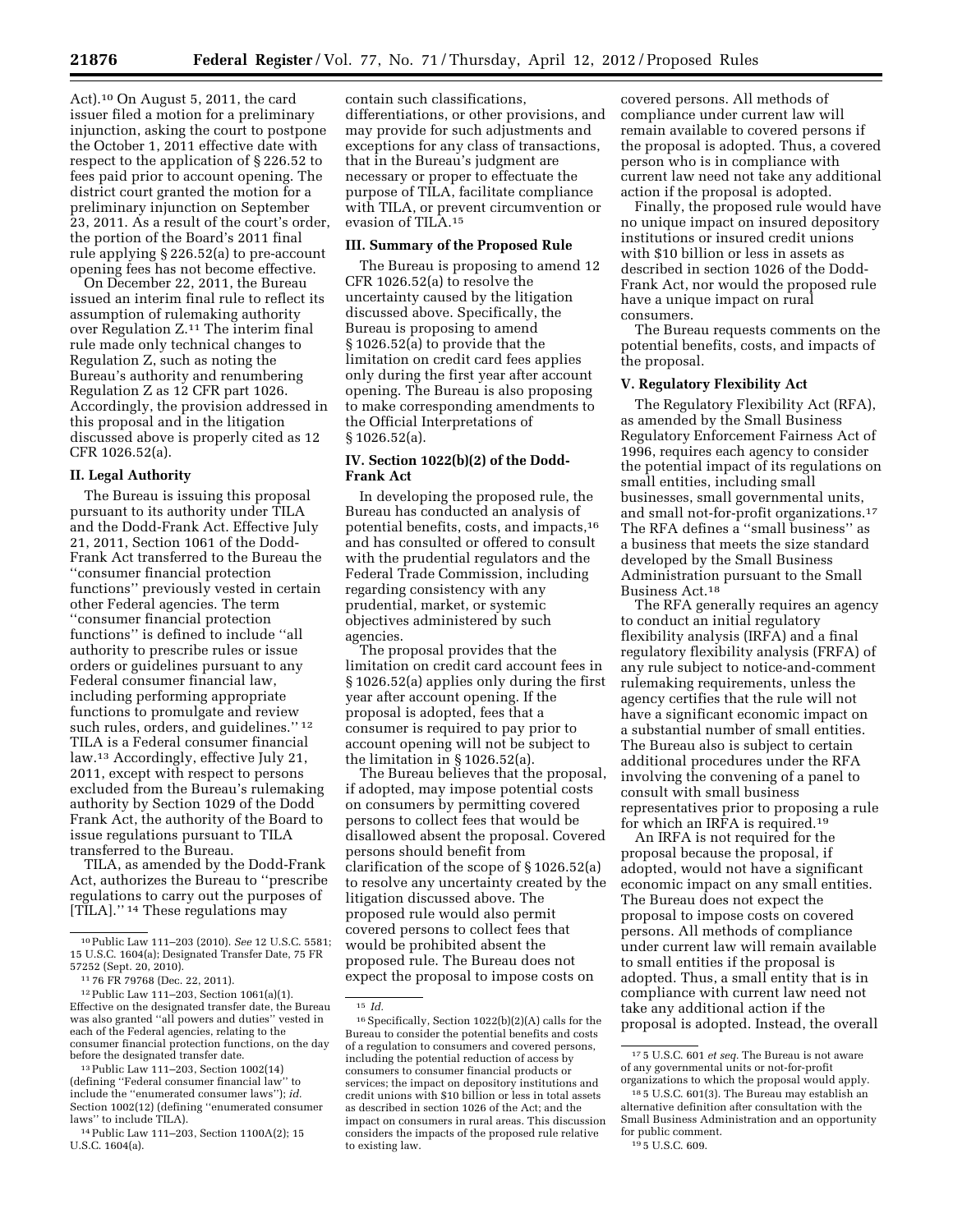effect of the proposal would be to narrow the compliance obligations under § 1026.52(a) for covered persons and to give covered persons additional certainty about how to comply with § 1026.52(a).

Accordingly, the undersigned certifies that this proposal, if adopted, would not have a significant economic impact on a substantial number of small entities.

## **VI. Paperwork Reduction Act**

The collection of information related to this notice of proposed rulemaking has been previously reviewed and approved by the Office of Management and Budget (OMB) in accordance with the Paperwork Reduction Act of 1995 (44 U.S.C. 3507(d)) and assigned OMB Control Number 3170–0015. Under the Paperwork Reduction Act, the Bureau may not conduct or sponsor, and a person is not required to respond to, an information collection unless the information collection displays a currently valid control number assigned by OMB. As discussed below, the Bureau does not believe that this proposed rule imposes any new collection of information or any increase to the previously approved estimated burden associated with the information collection in Regulation Z.

The collection of information, if any, in Regulation Z, 12 CFR part 1026. The information collection in Regulation Z is required to provide benefits for consumers and is mandatory.20 The respondents and/or recordkeepers are creditors and other entities subject to Regulation Z, including for-profit financial institutions, small businesses, and institutions of higher education. Under § 1026.25, creditors are required to retain evidence of compliance for twenty-four months, but Regulation Z does not specify the types of records that must be maintained.

If this proposal to Regulation Z is adopted, card issuers will not be required to comply with § 1026.52(a) with respect to fees the consumer is required to pay prior to account opening. The Bureau believes that any burden associated with updating compliance under the proposed provisions is already accounted for in the previously approved burden estimates associated with the collection in Regulation Z under the Board's January 2010 Final Rule estimates. That rule imposed a similar limitation on fees.21 Accordingly, for the reasons stated above, the Bureau estimates that there would not be an increase in the

one-time or ongoing burden to comply with the requirements under proposed § 1026.52(a).

Although the Bureau does not believe that the proposed rule imposes any new collection of information or any increase to the previously approved estimated burden associated with the collection in Regulation Z, the Bureau solicits comment on the proposed modification to § 1026.52(a) or any other aspect of the proposal for purposes of the PRA. Comments on the collection of information requirements should be sent to the Office of Management and Budget, Attention: Desk Officer for the Consumer Financial Protection Bureau, Office of Information and Regulatory Affairs, Washington, DC 20503, or by the Internet to *[http://](mailto:oira_submission@omb.eop.gov)  oira*\_*[submission@omb.eop.gov,](mailto:oira_submission@omb.eop.gov)* with copies to the Bureau at the address previously specified.

#### *Text of Proposed Revisions*

Certain conventions have been used to highlight the proposed changes to the text of the regulation and official interpretation. New language is shown inside  $\blacktriangleright$  bold-faced arrows $\blacktriangleleft$ , while language that would be deleted is set off with **[**bold-faced brackets**]**.

#### **List of Subjects in 12 CFR Part 1026**

Advertising, Consumer protection, Credit, Credit unions, Mortgages, National banks, Reporting and recordkeeping requirements, Savings associations, Truth in lending.

#### **Authority and Issuance**

For the reasons set forth above, the Bureau proposes to amend Part 1026 of Chapter X in Title 12 of the Code of Federal Regulations as follows:

## **PART 1026—TRUTH IN LENDING (REGULATION Z)**

1. The authority citation for Part 1026 continues to read as follows:

**Authority:** 12 U.S.C. 5512, 5581; 15 U.S.C. 1601 et seq.

## **Subpart G—Special Rules Applicable to Credit Card Accounts and Open-End Credit Offered to College Students**

2. In § 1026.52, revise paragraph (a) to read as follows:

## **§ 1026.52 Limitations on fees.**

(a) *Limitations* **[***prior to account opening and***]** *during first year after account opening.* (1) *General rule.*  Except as provided in paragraph (a)(2) of this section, the total amount of fees a consumer is required to pay with respect to a credit card account under an open-end (not home-secured)

consumer credit plan **[**prior to account opening and**]** during the first year after account opening must not exceed 25 percent of the credit limit in effect when the account is opened. For purposes of this paragraph, an account is considered open no earlier than the date on which the account may first be used by the consumer to engage in transactions.<br>\* \* \* \* \* \* \*

## **Supplement I to Part 1026—Official Interpretations**

3. In Paragraph 52(a), revise to read as follows:

## *Section 1026.52—Limitations on Fees*

*52(a) Limitations* **[***prior to account opening and***]** *during first year after account opening.* 

*52(a)(1) General rule.* 

\* \* \* \* \*

1. *Application.* The 25 percent limit in § 1026.52(a)(1) applies to fees that the card issuer charges to the account as well as to fees that the card issuer requires the consumer to pay with respect to the account through other means (such as through a payment from the consumer's asset account to the card issuer or from another credit account provided by the card issuer). For example:

i. Assume that, under the terms of a credit card account, a consumer is required to pay \$120 in fees for the issuance or availability of credit at account opening. The consumer is also required to pay a cash advance fee that is equal to five percent of the cash advance and a late payment fee of \$15 if the required minimum periodic payment is not received by the payment due date (which is the twenty-fifth of the month). At account opening on January 1 of year one, the credit limit for the account is \$500. Section 1026.52(a)(1) permits the card issuer to charge to the account the \$120 in fees for the issuance or availability of credit at account opening. On February 1 of year one, the consumer uses the account for a \$100 cash advance. Section 1026.52(a)(1) permits the card issuer to charge a \$5 cash-advance fee to the account. On March 26 of year one, the card issuer has not received the consumer's required minimum periodic payment. Section 1026.52(a)(2) permits the card issuer to charge a \$15 late payment fee to the account. On July 15 of year one, the consumer uses the account for a \$50 cash advance. Section 1026.52(a)(1) does not permit the card issuer to charge a \$2.50 cash advance fee to the account. Furthermore, § 1026.52(a)(1) prohibits the card issuer from collecting the \$2.50 cash advance fee from the consumer by other means.

<sup>20</sup> 15 U.S.C. 1601 *et seq.* 

<sup>21</sup>*See* 75 FR 7791 for the Board's burden analysis under the Paperwork Reduction Act.